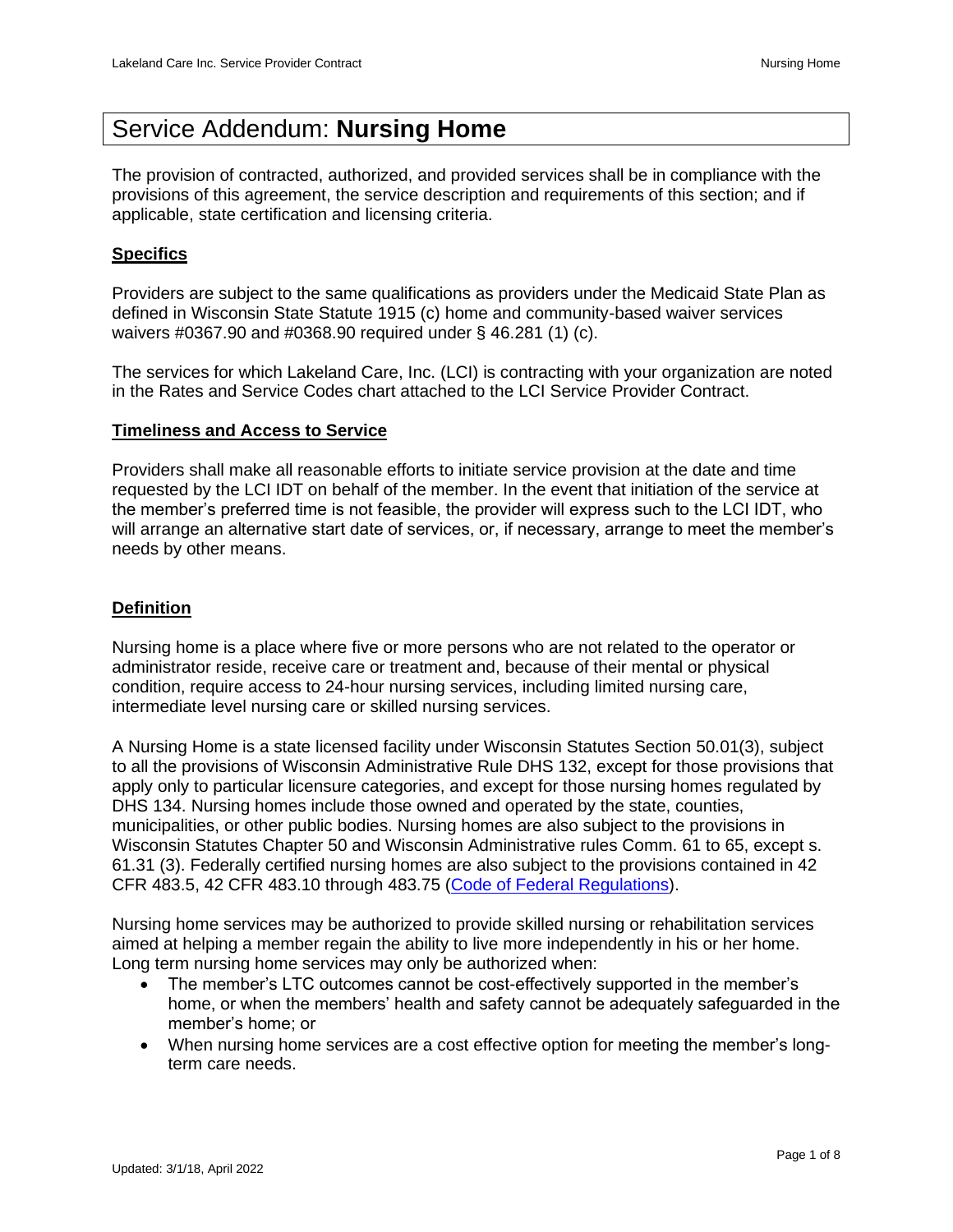Nursing homes can be authorized for respite for persons needing respite who require skilled nursing care for a period of 28 days or less.

# **Standards, Training, and Competency**

Providers of services shall meet the standards of this agreement; and if applicable, agree to retain licensing in good standing during contract period.

Provider shall ensure staff providing care to members are adequately trained and proficient in both the skills they are providing and in the needs of the member(s) receiving the services.

Training of staff providing services shall include:

- 1. Provider agency recording and reporting requirements for documentation, critical incident reporting, and other information and procedures necessary for the staff to ensure the health and safety of member(s) receiving supports.
- 2. Training on the needs of the target group for the member(s) served under this agreement.
- 3. Training on the provision of the services being provided.
- 4. Training on the needs, strengths, and preferences of the individual(s) being served.
- 5. Training on rights and confidentiality of individuals supported.
- 6. Information and provider procedure for adherence to the LCI policies below:
	- a. Incident Management System
	- b. Restraint and Seclusion Policy and Procedure
	- c. Communication Expectations
	- d. Unplanned use of restrictive measure
	- e. Confidentiality

Provider shall ensure competency of individual employees performing services to the LCI members. Competency shall include assurance of the general skills and abilities necessary to perform assigned tasks.

## **Staff to Member Ratio**

Provider's staff to member ratio shall be in accordance with state licensure and certification requirements as expressed by ordinance, state and federal rules and regulations applicable to the services covered by this contract. Provider shall be adequately staffed to meet the needs of members as defined in their assessments and individual service plans.

## **Staffing Assignment and Turnover**

The provision of successful services is attributable in large part to the strength of the relationship between a member and the staff directly providing the service. Given this contributory factor, provider agrees to make every effort to match and retain direct care staff under this agreement in a manner that optimizes consistency.

In order to establish and preserve this relationship, providers must take specific precautions to establish and monitor these services. Providers must have a process in place for:

- 1. Members to provide feedback on their experience with the employees performing these tasks and respond when appropriate.
- 2. Written information indicating who within the organization to contact with concerns or questions related to the provision of services or direct care staff.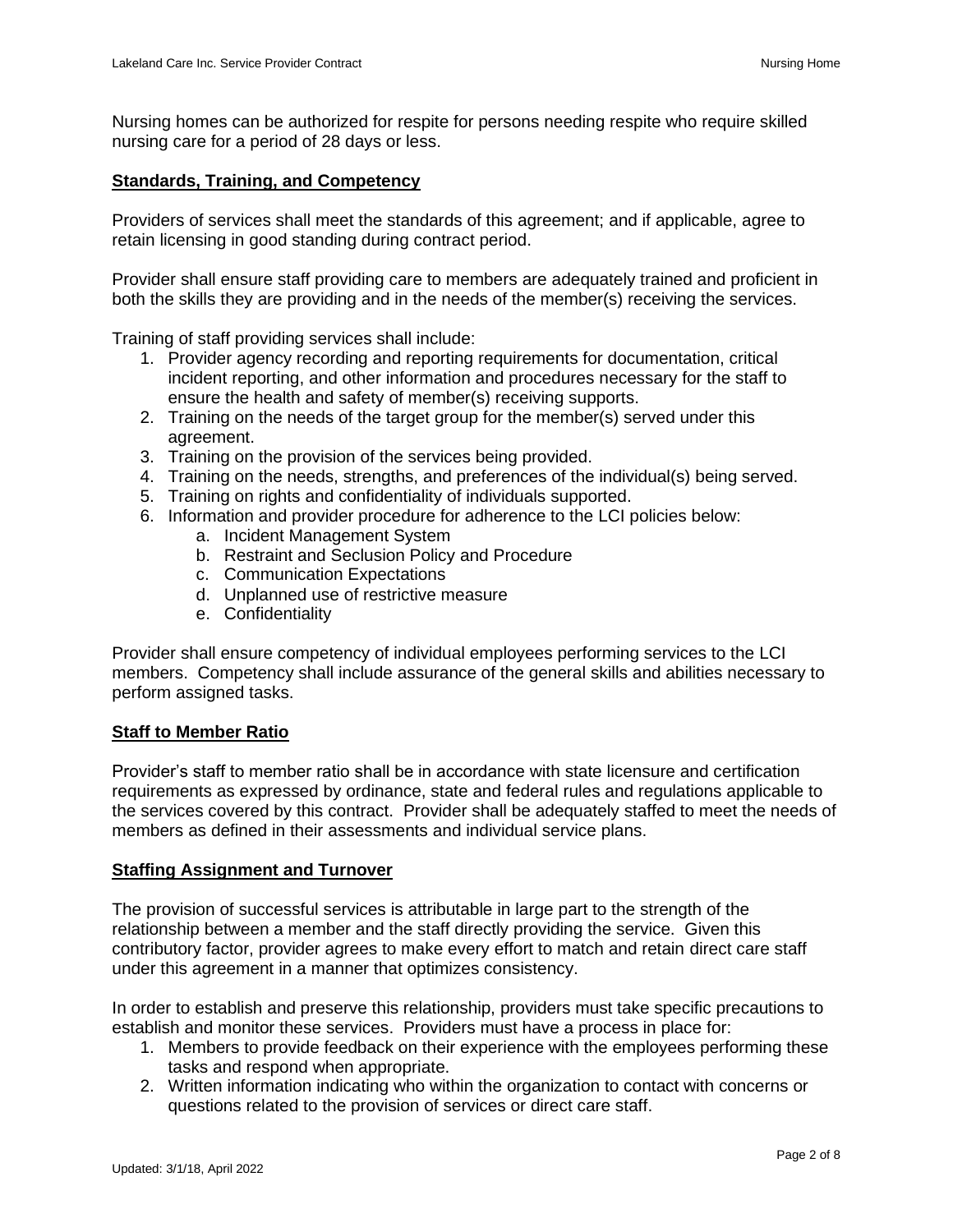3. Provider will forward documentation and/or feedback to the Interdisciplinary Team (IDT) staff to allow members to express concerns to individuals other than the individual who performs the task.

Changes in staff assignments to specific members and within the organization are at the discretion of the provider. Provider agrees to take member requests for specific staff into consideration when assigning or reassigning staff to specific members and will notify the LCI IDT staff in their reporting of any changes to staff providing services.

# **Collaboration and Coordination of Care**

Through the use of the Resource Allocation Decision method (RAD), the LCI IDT staff shall assess the member's needs and outcomes to determine the amount of services to be authorized. The LCI IDT staff shall exchange pertinent information with the provider at the time the referral is made to assure all health and safety needs are provided during the services. This information exchange shall include the assessed needs and amount of authorized units as it relates to services.

All aspects of service shall be discussed between the LCI IDT staff, member or legal representative, and provider to ensure proper collaboration.

Through the use of the Resource Allocation Decision method (RAD), the LCI IDT staff shall assess the member's needs and outcomes to determine the necessity of placement. Prior to admitting a member into a facility:

- 1. The IDT will make a referral to the facility for an assessment. At this time the IDT staff will share any information, assessment data and/or historical data to assist the facility with their assessment and development of their care plan. The IDT staff will inform the facility of specific health and safety needs to be addressed.
- 2. The Individual Service Plan (ISP) must be reviewed and completed prior to authorization and member moving into the facility.
- 3. Within 30 days of admission into the facility, the IDT staff will meet with the member and legal representative (if applicable) and facility manager to review the care plan and any updates.

Note: There maybe instances of expedited admission, in which case LCI IDT staff would not be able to share the information, assessment data and/or historical data, and the specific health and safety needs before admission. The LCI IDT staff will provide this pertinent information within three business days of admission to the facility.

## **Agency Communication Responsibilities:**

Providers shall notify the Lakeland Care Inc. Network Quality Specialist (NQS) of any visits by their licensing or other regulatory entities within 3 days from the conclusion of the visit.

- If a citation is issued, then the provider will supply LCI with a copy of the applicable plan of correction submitted to DQA concurrent with submitting to licensing.
	- $\circ$  Plan of correction must demonstrate a systematic change in practices that is reasonably expected to result in an ongoing correction of identified violations.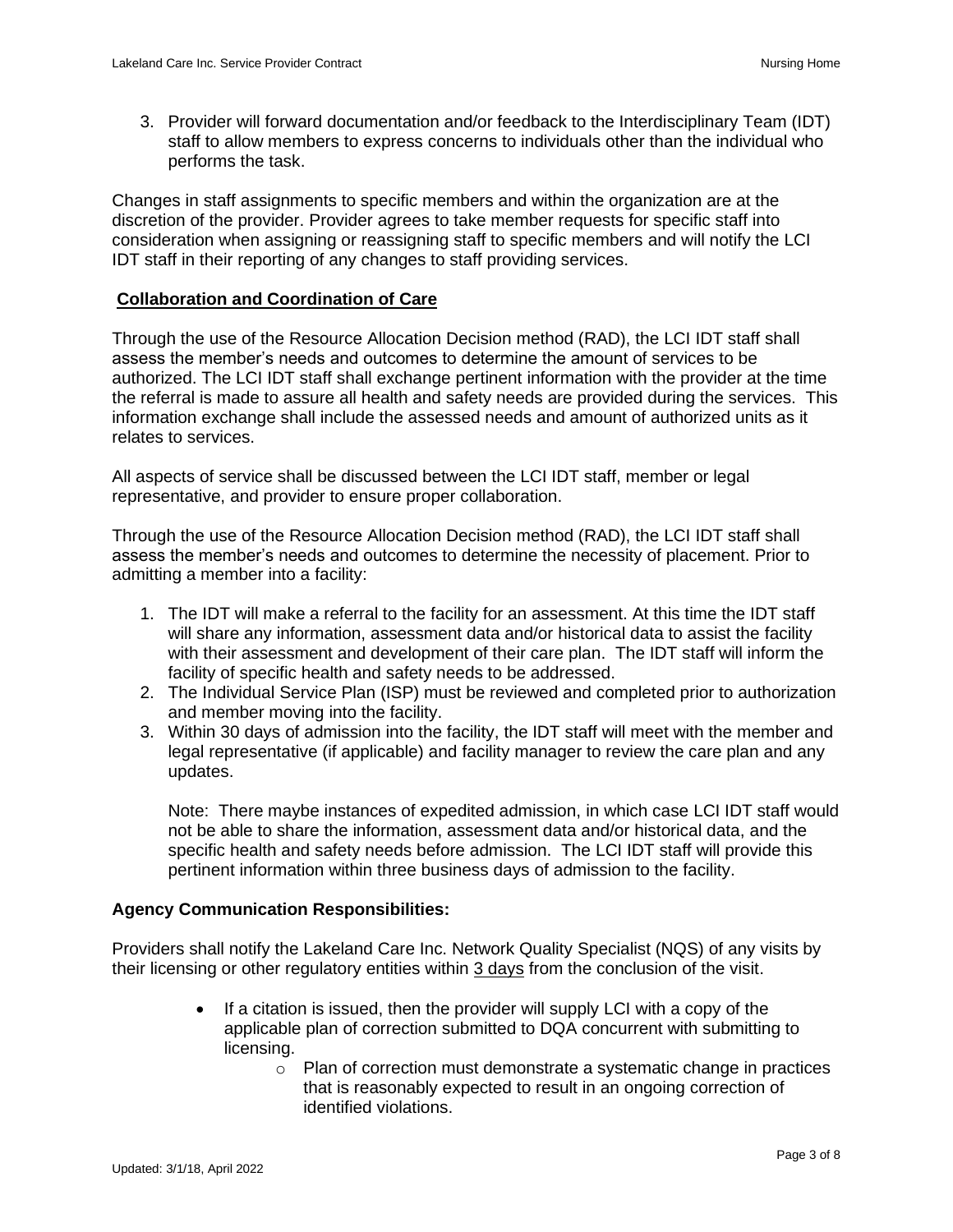$\circ$  LCI reserves the right to require additional plan(s) of correction from providers as it adheres to this agreement and/or applicable licensing standards. Providers must update the NQS and Quality Specialist (QS) when the provider appeals the Statement of Deficiency (SOD) from DQA.

Provider shall ensure a mechanism for recording and reporting to the IDT staff and other appropriate agencies incidents including:

- a. Changes in:
	- Condition (medical, behavioral, mental)
	- Medications, treatments, or MD order
	- Falls (with or without injury)
	- Urgent Care, Emergency Room or Hospitalization
	- Death: anticipated or unexpected
	- Any other circumstances warranting the completion of an agency incident or event report
	- Unplanned use of restrictive measure
- b. Communication/Coordination regarding:
	- Medical Equipment or Supplies
	- Plan of Care development and reevaluation
	- Transition difficulty, discharge planning
	- Ongoing Care Management

Note: Staff will first follow their own established in-house protocol. Staff will then inform the IDT of *any member circumstance that would warrant family or physician notification* that including, but not limited to, the above circumstances.

#### **Documentation**

Providers shall comply with documentation as required by this agreement; *and if applicable*, state licensure and certification requirements as expressed by ordinance, and state and federal rules and regulations applicable to the services covered by this contract.

At any time, the IDT staff may request:

- A written report to enhance the coordination and/or quality of care, which includes:
	- o Changes in members' activities
	- o List of supportive tasks provided
	- o Ongoing concerns specific to the member
	- o Additional documentation of the services provided

Each LCI member shall have a developed plan of care specific to their needs which addresses each area of service need being provided. A copy of this care plan shall be supplied to LCI IDT staff.

#### **Billable Units**

Provider rates for provision of services will incorporate all administrative and business functions related to the provision of service. Contracted rates include the provision of administrative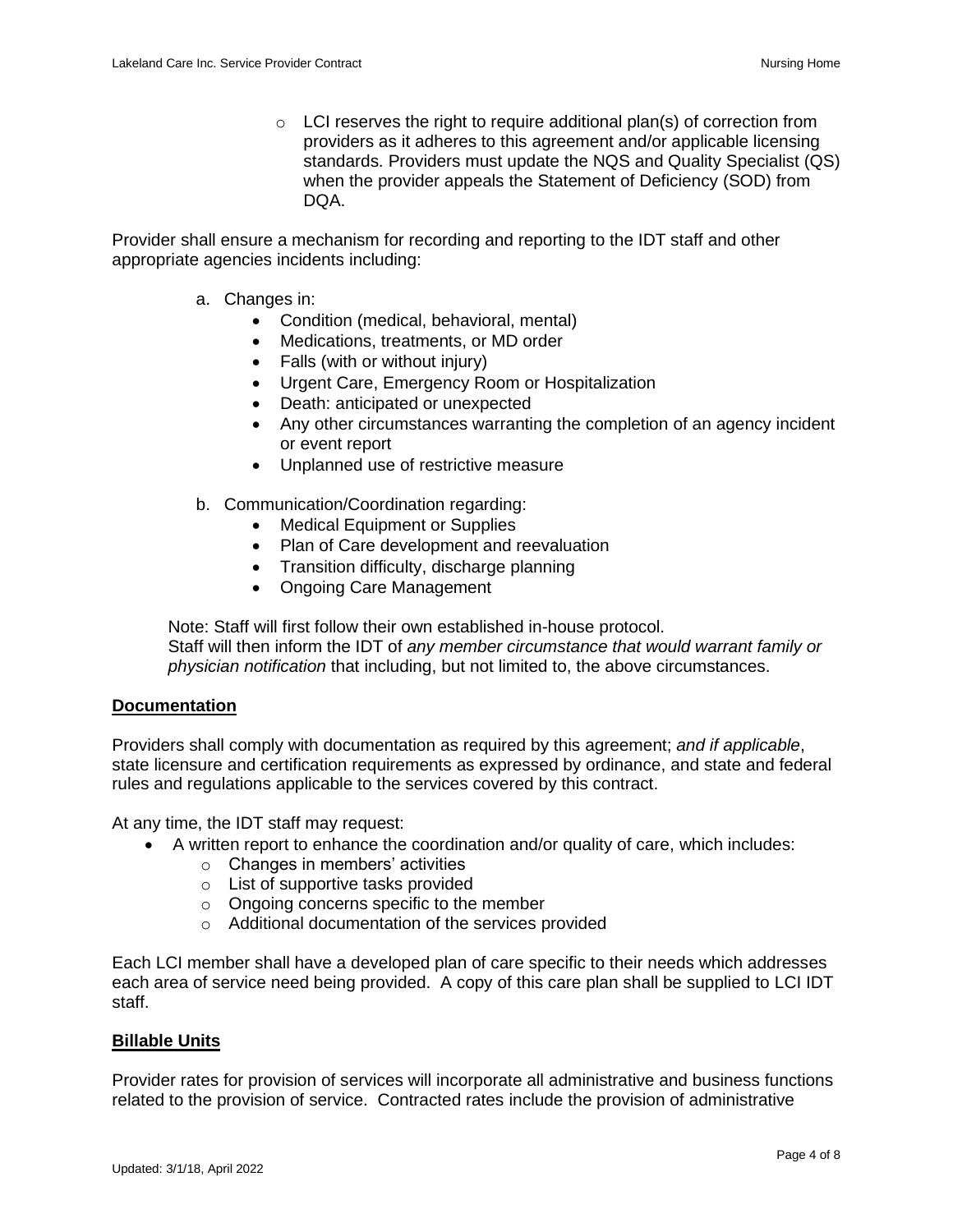functions necessary for services and are not billable beyond units provided to each authorized member.

Providers should reference the Rates and Service Codes chart of the agreement for contract units and rates.

Providers should use increments as listed in the Rates and Service Codes chart to bill LCI up to the authorized number of units for the member. Providers can only bill for services rendered to the member. Provider will refund LCI the total amount of any/all units billed without services rendered to the LCI member.

Providers are required to provide for all identified care needs during the provision of services and are specifically prohibited from billing fraudulently for additional services during the provision of these services.

## **HIPPS Rates:**

- Nursing Home rates will be determined using the Medicaid fee-for-service nursing home rate methodology in effect for the dates of service, including any retroactive adjustments.
- LCI applies nursing home retroactive rate adjustments within 90 days of DHS posting an updated rate for the nursing home, utilizing provider submitted member acuity information.
- Nursing homes are paid at the appropriate rate for the member specific Health Insurance Prospective Payment System (HIPPS) code.
	- $\circ$  LCI reserves the right to audit the appropriateness and accuracy of claims for LCI Members.

# **State of Wisconsin County Skilled Nursing Facilities Only:**

- Supplemental Payment Expenditure (SPE)
	- $\circ$  LCI will pay the current SPE portion of the additional reimbursement due to the State of Wisconsin County owned skilled nursing facilities.
	- o The SPE will be paid to the State of Wisconsin County Skilled Nursing Facilities only within thirty (30) days after the date that LCI receives the payment.

# **Bed Hold Policy:**

- Nursing Homes are contractually obligated to adhere to Medicaid regulations when billing LCI for bed holds, and therefore will bill LCI when they are at eligible census according to MA regulations.
- Providers must contact the member's IDT staff when a member leaves the NH and the NH meets the requirements for a bed hold. LCI NH Providers are required to submit verification to the LCI Network Relations Division in order for the bed hold claim to be paid.
- If a provider bills and receives the bed hold payment and verification was not submitted, LCI will request the money be returned as Provider did not follow the Medicaid NH Bed Hold Criteria. LCI will hold all future payments until money is returned to LCI.
- Bed hold charges will be paid per the LCI Service Provider contract only when there is agreement on the part of LCI and the provider that the member is expected to return to their current room.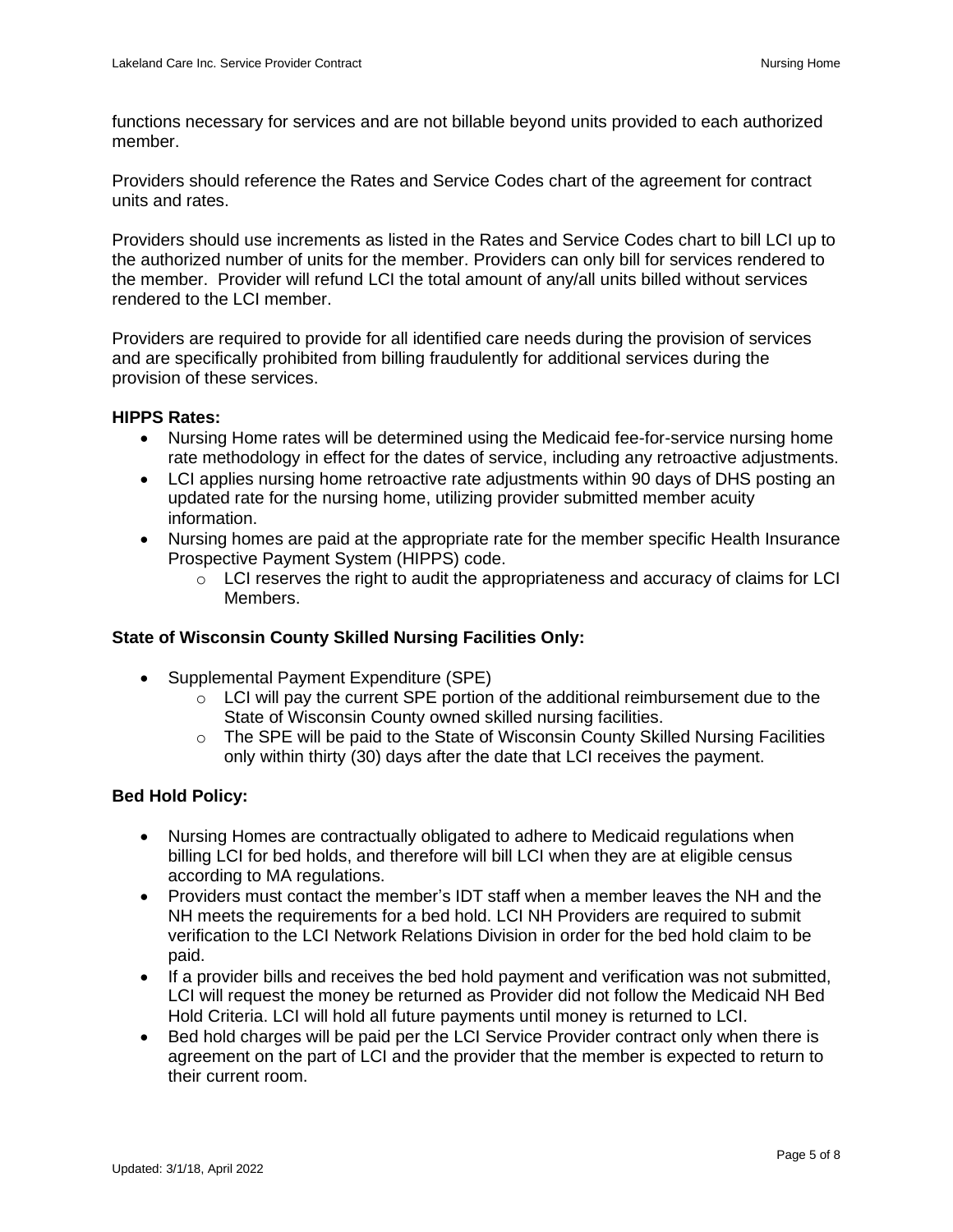• The bed hold days will begin on the first day following the day the member last slept in the original facility. LCI will pay for 15 days at 85% of the daily rate.

Providers are required to provide for all identified care needs during the provision of services and are specifically prohibited from billing fraudulently for additional services during the provision of these services.

Family Care services administered by LCI are funded by state and federal tax dollars though the Medical Assistance program. As a publicly-funded system, LCI strives to maintain the integrity of the program by ensuring that all services are billed as authorized by LCI, and as rendered to our members. LCI ensures this protection, by regularly conducting random reviews of claims submitted by its contracted providers. As provided in the LCI Service Provider Contract, "Amount Paid under Contract Provisions", LCI reserves the right to request verification documentation from providers. This could include but is not limited to: providers' case notes, files, documentation and records

# **Additional Considerations:**

- Services will be provided as identified and authorized by the LCI IDT staff.
- Providers may not limit or deny any LCI member services due to dissatisfaction with their LCI contracted rate.
- LCI pre-authorizes all of its services. If provider bills for more units than authorized without prior authorization, these services may be denied.

# **Scope of Services**

A contract for residential services with Lakeland Care, Inc. (LCI) incorporates the services and supports listed below. This list is not all encompassing, but a listing of general categories and examples of costs typically incurred in each category. Nursing Home settings include the following items and supports:

# **Physical Environment**

- 1. Physical Space sleeping accommodations in compliance with facility regulations including access to all areas of facility and grounds.
- 2. Furnishing all common area and bedroom furnishings including all of the following: bed, mattress with pad, pillows, bedspreads, blankets, sheets, pillowcases, towels and washcloths, window coverings, floor coverings.
- 3. Equipment all equipment that becomes a permanent part of the facility, such as grab bars, ramps and other accessibility modifications, door alarms, pull-stations and/or call lights.
- 4. Housekeeping services including laundry services, household cleaning supplies, and bathroom toilet paper and paper towels.
- 5. Building Maintenance including interior and exterior structure integrity and upkeep, pest control, and garbage and refuse disposal.
- 6. Grounds Maintenance including lawn, shrub, and plant maintenance, snow and ice removal.
- 7. Building Protective Equipment carpet pads, wall protectors, baseboard protectors, etc.
- 8. Building Support Systems including heating, cooling, air purifier, water and electrical systems installation, maintenance and utilization costs.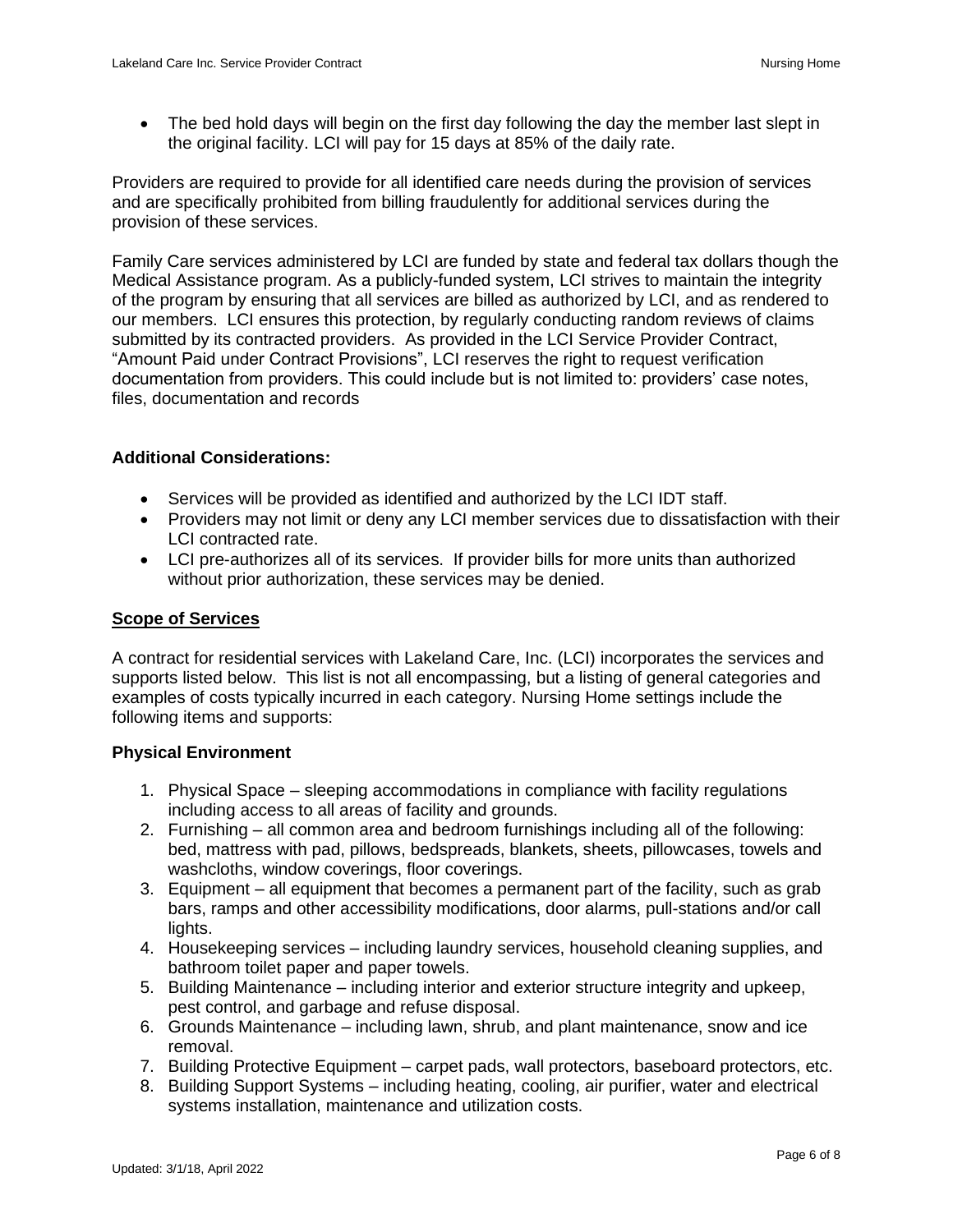- 9. Fire and Safety Systems including installation, inspection and maintenance costs.
- 10. Food 3 meals plus snacks, including any special dietary accommodations, supplements, and thickeners, and consideration for individual preferences, cultural or religious customs of the individual resident.
- 11. Telephone and Media Access access to make and receive calls and acquisition of information and news (e.g. television, newspaper, internet).
- 12. Medications including over-the-counter medications.
- 13. Personal Hygiene Supplies including toothpaste, shampoo, soap, feminine care products.

# **Program Services**

- 1. Supervision adequate qualified staff to meet the scheduled and unscheduled needs of members.
- 2. Personal Care, Assistance with Activities of Daily Living and Daily Living Skills Training.
- 3. Activities, Socialization and Access to Community Activities including facility leisure activities, community activities information and assistance with accessing, and assistance with socialization with family and other social contacts.
- 4. Health Monitoring including coordination of medical appointments and accompanying members to medical service when necessary.
- 5. Medication Management including managing or administering medications and the cost associated with delivery, storage, packaging, documenting and regimen review.
- 6. Behavior Management including participation with the MCO in the development and implementation of Behavioral Support Plans and Behavioral Intervention Plans.
- 7. Facility Supplies and Equipment including first aid supplies, gauze pads, blood pressure cuffs, stethoscopes, thermometers, cotton balls, medication and specimen cups, gait belts, etc.

Disposal Medical Supplies (DMS) and Durable Medical Equipment (DME) providers may reference the Wisconsin Medical Assistance DMS or DME Index at

[https://www.forwardhealth.wi.gov/WIPortal/Tab/42/icscontent/provider/maxFee/maxFee](https://www.forwardhealth.wi.gov/WIPortal/Tab/42/icscontent/provider/maxFee/maxFeeDownloadsPdfVersions.htm.spage) [DownloadsPdfVersions.htm.spage](https://www.forwardhealth.wi.gov/WIPortal/Tab/42/icscontent/provider/maxFee/maxFeeDownloadsPdfVersions.htm.spage)

- a. LCI will allow providers to dispense DMS which would normally be authorized by Medicaid with a physician's prescription without prior authorization (i.e. ostomy).
- b. DME not included in the index does require coordination of care and prior authorization from the IDT Staff (i.e. oxygen usage).
- 8. Personal Protective Equipment for staff use including gloves, gowns, masks, etc.
- 9. OSHA and Infection Control Systems including hazardous material bags, sharps disposal containers, disposable and/or reusable wash cloths, wipes, bed pads, air quality - free of unpleasant odors and second hand smoke, etc.
- 10. Resident Funds Management assistance with personal spending funds, not including representative payee services.

The following costs are *not typically provided* by a facility and are costs incurred by the individual member:

- Member Clothing shirts, pants, underclothes, socks, shoes, coats.
- Costs associated with community recreational activities event fees, movie tickets, other recreational activities of the member's individual choosing.